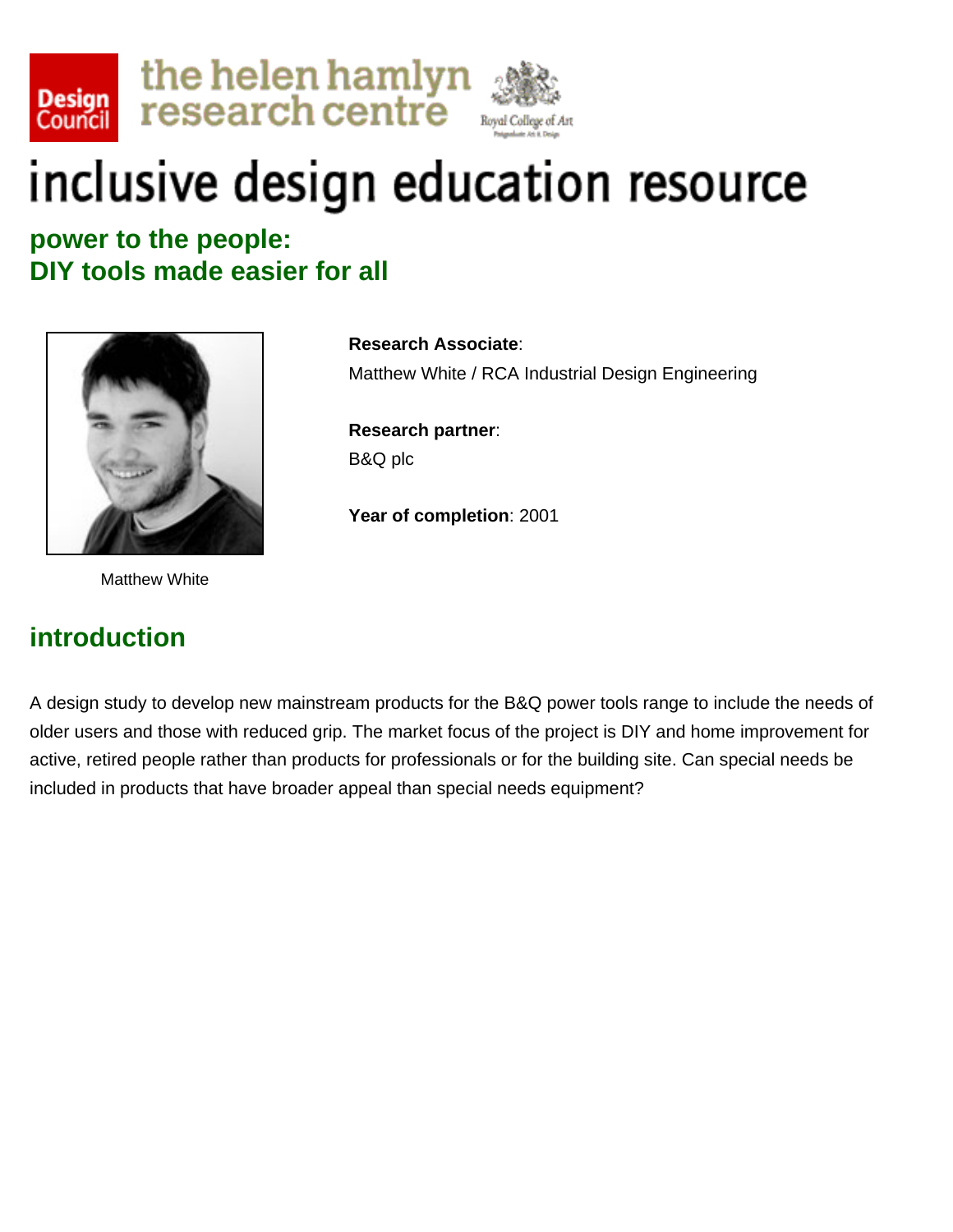





**power to the people: DIY tools made easier for all** 

### **challenge**

DIY is a very popular activity - especially amongst those of retirement age with more time on their hands. But power tools, essential to many basic home improvement tasks, are almost always designed without taking into account the physical impairments that can result from ageing.

As we grow older, our eyesight deteriorates, our strength decreases and our dexterity is reduced. Tools are usually designed for able bodied workmen and industrial processes - emphasis is placed on purpose rather than ease of use or aesthetic. In particular, power tools are designed for physically strong users, with no attention paid to the growing domestic market of older people.

The challenge is to explore ways in which manufacturers, retailers and designers can be persuaded to take the needs of the older consumer more seriously. Is the answer to produce a range of 'special needs' equipment or can the needs of older people be successfully written into the design brief of mainstream products?



A retired carpenter works in his shed: key user in the study



Many tools are difficult for older people to use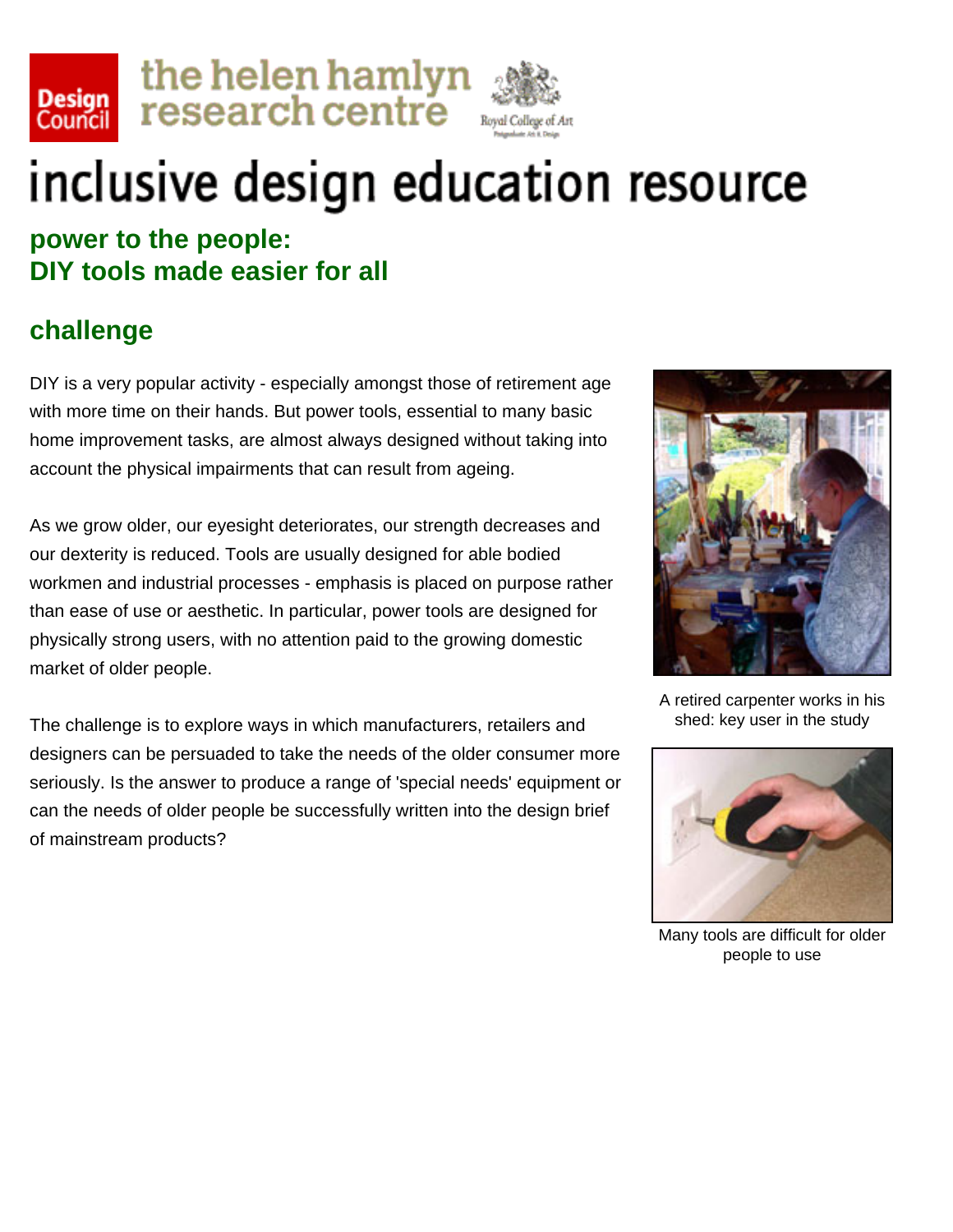





**power to the people: DIY tools made easier for all** 

#### **research partner**

B&Q is the UK's largest home improvement retailer with 309 stores and over 28,000 staff. Established for over 30 years, the company is known for its wide ranges of products, good value for money and a series of policies ranging from employing older people to serving disabled customers and leading on environmental issues.



A key objective for B&Q was to create better designed, own brand products that fully explore the potential for a 'Design for Life' brand. The company was keen to embody its inclusive attitude within a range of products on sale in its stores.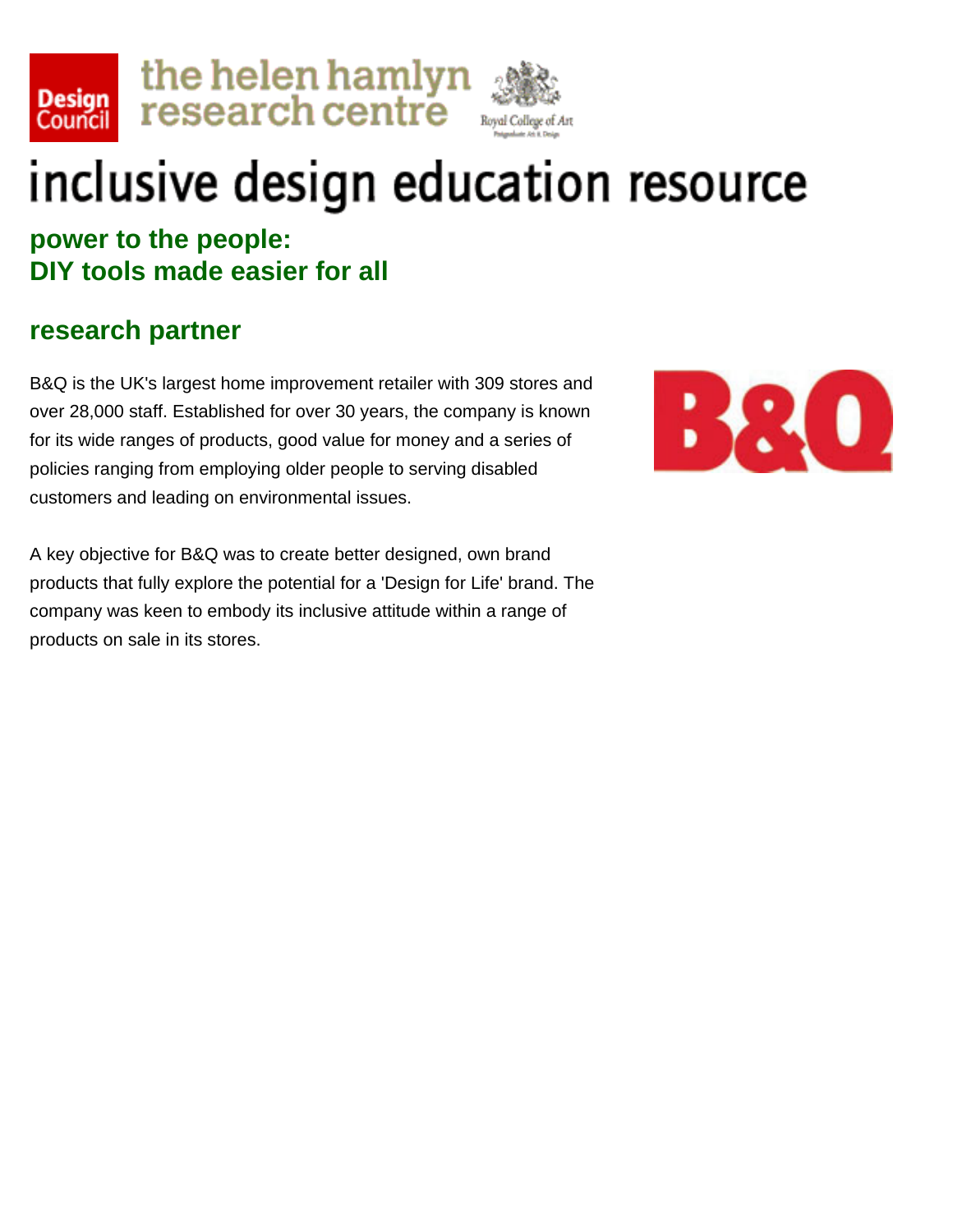





#### **power to the people: DIY tools made easier for all**

### **methodology**

The Research Associate first consulted with B&Q to set the project within the company vision. In-store interviews with customers and staff were followed by an extensive product audit supported by desk research and competitor evaluation. From this, key design issues and in the area of power tools were identified for further development.

Three different timescales of user testing were used throughout the project. Long term user testing lasting up to eight months allowed detailed evaluation of existing tools and documentation of issues to be written into the design process. Nine users ranging from a retired carpenter to a businesswoman were selected and given a range of tools and tasks to evaluate confirm and reject ideas.

A range of users were asked to perform specific DIY tasks with various tools, then informally discuss the process and give feedback on test concepts and prototypes.

Focus groups of five older people, lasting about two hours, were conducted during the most intense concept creation stage. Simple product feedback and hands-on prototype evaluation were measured both quantitatively and qualitatively.



Long term user testing with a sander



User preferences were analysed in reports to aid B&Q suppliers



User preferences were analysed in reports to aid B&Q suppliers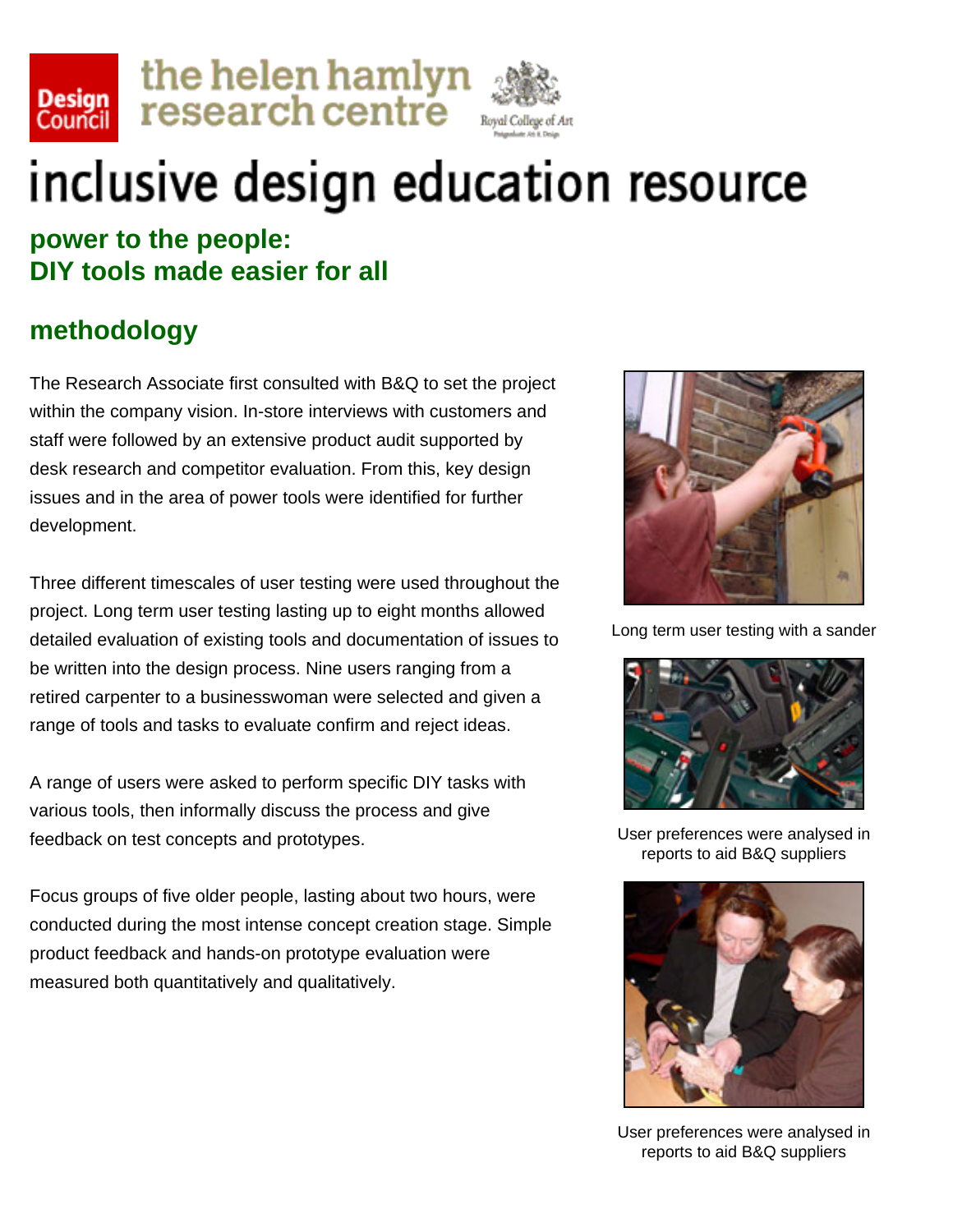





### **power to the people: DIY tools made easier for all**

#### **results**

There were four design outputs. The cordless screwdriver is one of the most popular power tools yet current tools are long, unwieldy and difficult to grip and activate. A redesign made the shape easier to fit into the palm of the hand and the screwdriver is automatically activated as soon as the screw bit pushed into the screw.

Cordless drills are heavy to use due to the battery weight. By attaching the battery via belt clip to the waist and connecting it to the drill with a short power cord, the freedom of cordless drills could be kept whilst relieving battery weight.

The reciprocating jigsaw has become a best selling product but little attention has been paid to the ergonomics of holding the saw whilst applying force. By changing the angle of application and totally redesigning the handle and battery case, a unique and new type of power saw was created.

The final concept looked at the popular palm-sized sander which is generally uncomfortable to hold, as the user is expected to press and hold it against a surface whilst it vibrates gently to re-create a sanding motion. The prototype was redesigned to fit the 'cup' of the hand whilst a hand strap removes the need to firmly grip it.



Cordless screwdriver with easy-to-grip shape



Cordless drill: reducing weight



Reciprocating saw: ergonomic rethink

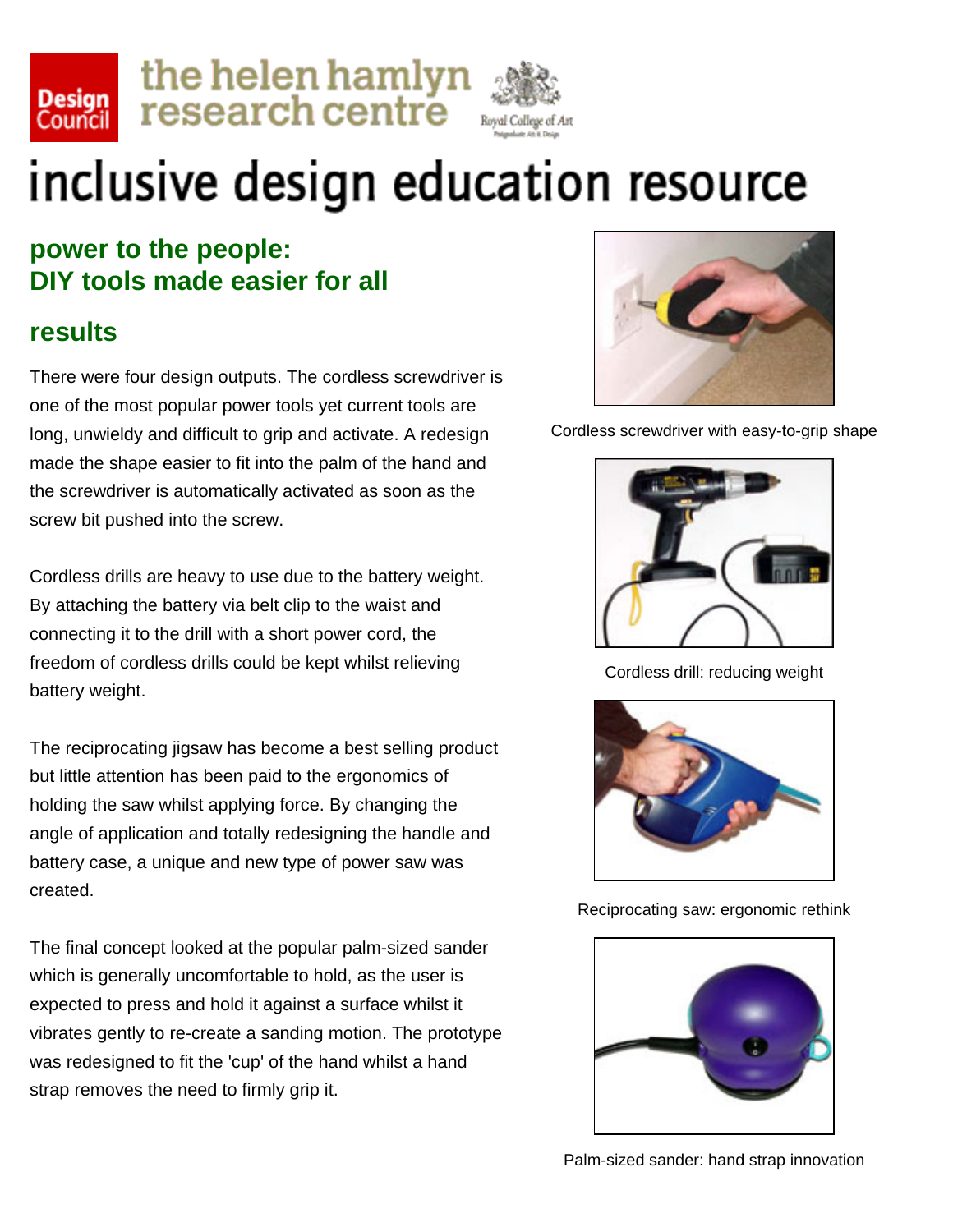





**power to the people: DIY tools made easier for all** 

#### **issues**

Key to the results of this project was interpretation of the results gathered through user testing. Numerical evaluation using test rigs provided precise quantitative results, but conversational interviews provided equally important qualitative information on consumer attitude and preference. Observation of users performing tasks was also important. Many problems were to do with users performing secondary tasks such as battery changing or accessing the carrying case for the tools - aspects people generally left out of their formal reports.

The study showed that correctly incorporating user need and feedback into the design process can create a better product. And when those users have special needs such as reduced dexterity or arthritis, addressing their needs in a mainstream product design brief can provide innovative triggers as well. A power tool that is designed to be easier to hold, will be easier to hold for everyone who uses it - not just retired people.

Can listening to users help designers and manufacturers approach newly created markets in a fresh, rather than conventional manner? B&Q thinks so. It subsequently developed two of the concepts - the cordless screwdriver and palm-sized sander - into full production models for launch onto the market in autumn 2002.





[view larger image](file:///F|/Annie/Annie%20-%20web%20pages/DesignCoucil/InclusiveDesign/mattwhite/large-issues.html)



User feedback influenced the configuration of the new tools, acting as an innovation trigger